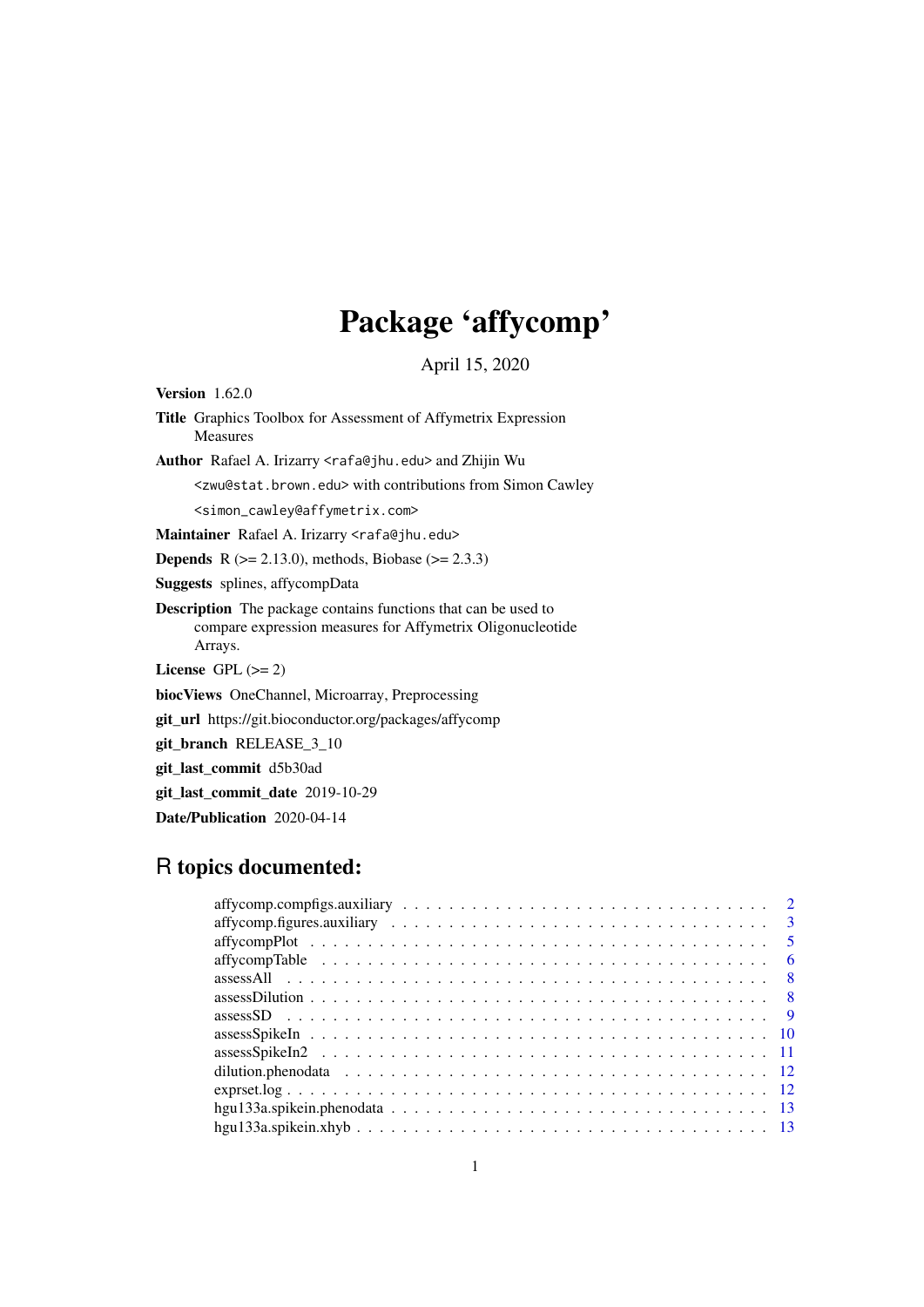<span id="page-1-0"></span>

|       | mas5.assessment $\ldots \ldots \ldots \ldots \ldots \ldots \ldots \ldots \ldots \ldots \ldots \ldots \ldots$ |  |  |  |  |  |  |  |  |  |  |  |  |  |  |  |  |
|-------|--------------------------------------------------------------------------------------------------------------|--|--|--|--|--|--|--|--|--|--|--|--|--|--|--|--|
|       |                                                                                                              |  |  |  |  |  |  |  |  |  |  |  |  |  |  |  |  |
| Index |                                                                                                              |  |  |  |  |  |  |  |  |  |  |  |  |  |  |  |  |

affycomp.compfigs.auxiliary

*Auxiliary functions to create comparitive Figures*

### Description

These functions are auxiliary function to [affycompPlot](#page-4-1). These Figures are used to compare expression measures. They take lists with components created by the [assessDilution](#page-7-1) and [assessSpikeIn](#page-9-1) functions.

### Usage

```
affycomp.compfig2(l, method.names = as.character(1:length(l)),
                  add.legend = TRUE, main = "Figure 2")
affycomp.compfig3(l, method.names = as.character(1:length(l)),
                  main = "Figure 3")affycomp.compfig4a(l, method.names = as.character(1:length(l)),
                   add.legend = TRUE, main = "Figure 4a")
affycomp.compfig4b(l, method.names = as.character(1:length(l)),
                   add.legend = TRUE, main = "Figure 4b")
affycomp.compfig4c(l, method.names = as.character(1:length(l)),
                   add.legend = TRUE, rotate=TRUE, main = "Figure 4c")
affycomp.compfig5a(l, method.names = as.character(1:length(l)),
                  add.legend = TRUE, main = "Figure 5a", maxfp=100)
affycomp.compfig5b(l, method.names = as.character(1:length(l)),
                  add.legend = TRUE, main = "Figure 5b", maxfp=100)
affycomp.compfig5cde(l, method.names = as.character(1:length(l)),
                  add.legend = TRUE, main = "Figure 5c", maxfp=100,
                  type=c("low","med","high"))
affycomp.compfig5c(l, method.names = as.character(1:length(l)),
                  add.legend = TRUE, main = "Figure 5c", maxfp=100)
affycomp.compfig5d(l, method.names = as.character(1:length(l)),
                  add.legend = TRUE, main = "Figure 5d", maxfp=100)
affycomp.compfig5e(l, method.names = as.character(1:length(l)),
```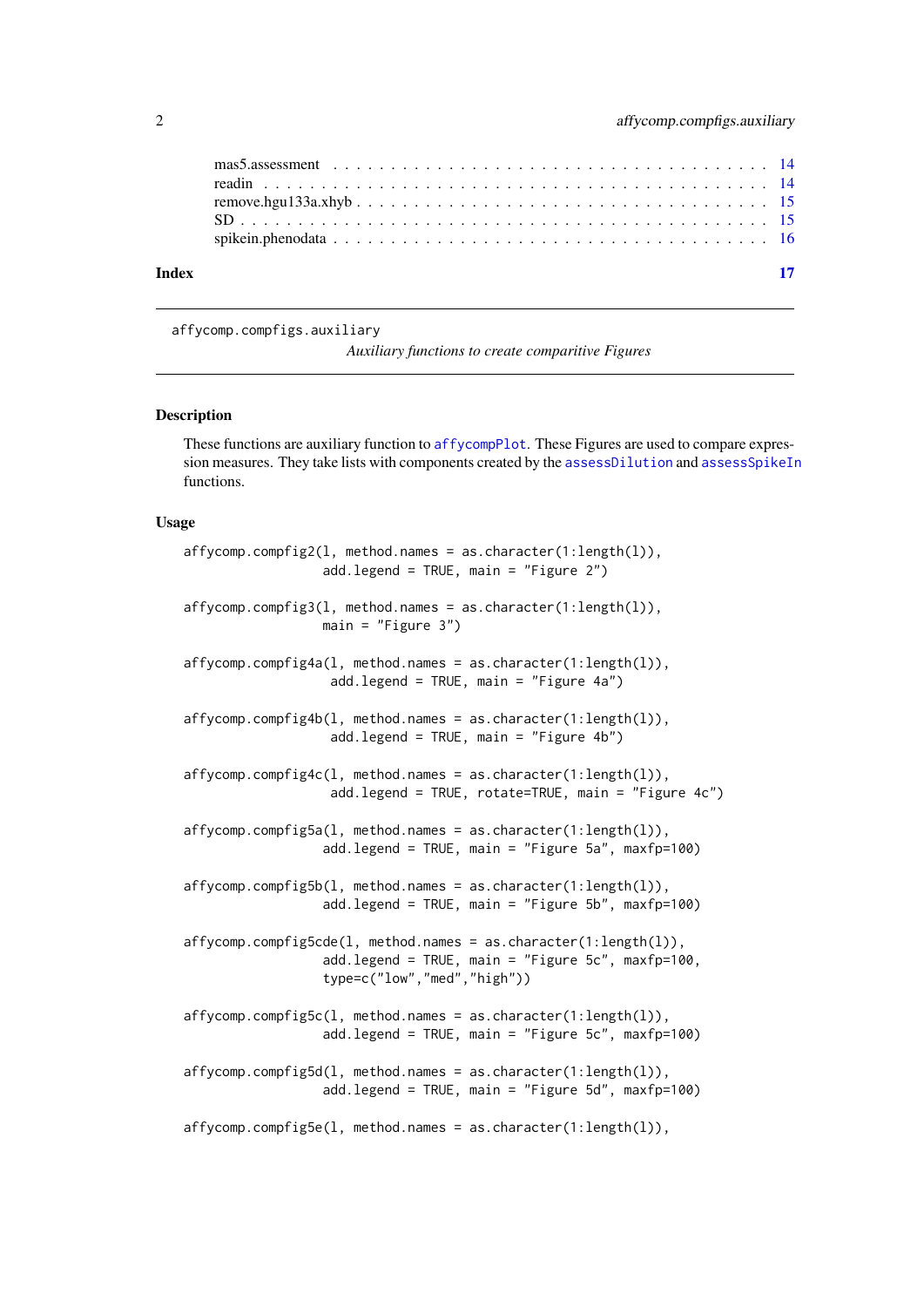```
add.legend = TRUE, main = "Figure 5e", maxfp=100)
```
#### <span id="page-2-0"></span>Arguments

| 1            | a list of lists with the necessary components to create the Figure. See details.                          |
|--------------|-----------------------------------------------------------------------------------------------------------|
| method.names | a character vector with the names of the expression measures methodologies<br>being compared.             |
| add.legend   | logical. If TRUE a legend is added.                                                                       |
| main         | title of the Figure.                                                                                      |
| rotate       | in the case of compfig4c one can eiher show the actual local slopes or the bias<br>(local slope minus 1). |
| maxfp        | range of the false positives in ROC will be from 0 to maxfp                                               |
| type         | compfig5cdef is the engine for 5c, 5d, and 5e. type tells is which of these 4 to<br>run.                  |

# Details

These are similar to the functions defined in [affycomp.figures.auxiliary](#page-2-1). Main difference is that here you send lists with the result of the assessment functions as components.

#### Value

Figures are produced.

# Author(s)

Rafael A. Irizarry

#### Examples

```
library(affycompData)
data(rma.assessment)
data(mas5.assessment)
affycomp.compfig2(list(rma.assessment$Dilution,mas5.assessment$Dilution))
affycomp.compfig3(list(rma.assessment$Dilution,mas5.assessment$Dilution))
affycomp.compfig4a(list(rma.assessment$Signal,mas5.assessment$Signal))
affycomp.compfig4b(list(rma.assessment$Dilution,mas5.assessment$Dilution))
affycomp.compfig5a(list(rma.assessment$FC,mas5.assessment$FC))
affycomp.compfig5b(list(rma.assessment$FC2,mas5.assessment$FC2))
```

```
affycomp.figures.auxiliary
```
*Auxiliary functions to create Figures*

# Description

These functions are auxiliary function to [affycompPlot](#page-4-1). These Figures are used to assess an expression measure. They take components created by the [assessDilution](#page-7-1) and [assessSpikeIn](#page-9-1) functions.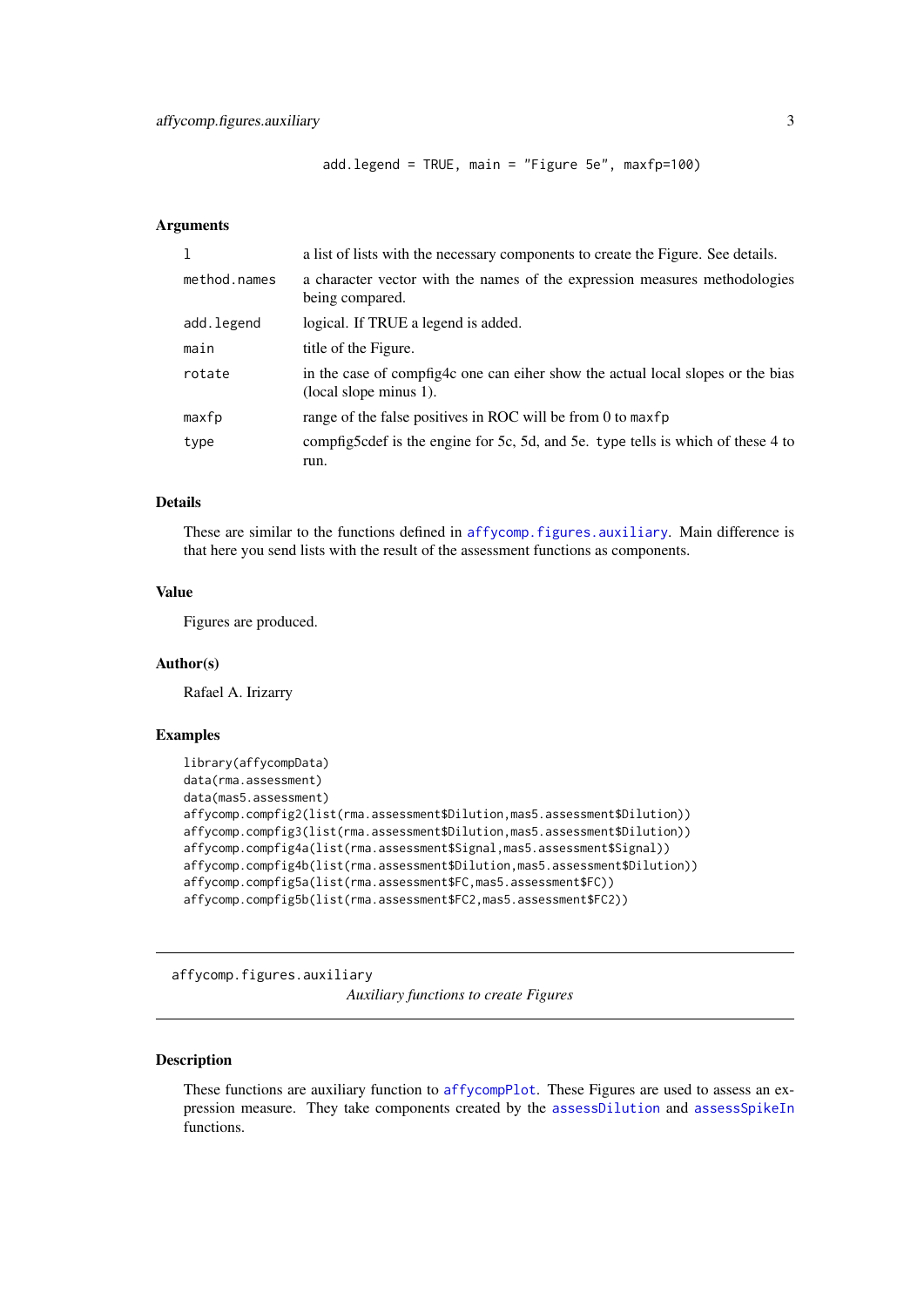#### Usage

```
affycomp.figure1(l,main="Figure 1",xlim=NULL,ylim=NULL)
affycomp.figure1b(l,main="Figure 1b",xlim=NULL,ylim=NULL,cex=0.85,all=FALSE)
affycomp.figure2(l,main="Figure 2")
affycomp.figure2b(l,main="Figure 2b")
affycomp.figure3(l, main = "Figure 3")
affycomp.figure4a(l, main = "Figure 4a",equal.lims=FALSE)
affycomp.figure4b(l, main = "Figure 4b")
affycomp.figure4c(l, rotate=TRUE, main = "Figure 4c")
affycomp.figure5a(l, main = "Figure 5a",maxfp=100)
affycomp.figure5b(1, main = "Figure 5b", maxfp=100)affycomp.figure5c(1, main = "Figure 5c", maxfp=100)affycomp.figure5d(l, main = "Figure 5d",maxfp=100)
affycomp.figure5e(l, main = "Figure 5e",maxfp=100)
affycomp.figure6a(l, main = "Figure 6a",xlim = NULL, ylim = NULL)
affycomp.figure6b(l, main = "Figure 6b",xlim = NULL, ylim = NULL)
```
#### Arguments

| $\mathbf{1}$ | A list with the necessary components to create the Figure. See details.                                                    |  |  |  |  |  |
|--------------|----------------------------------------------------------------------------------------------------------------------------|--|--|--|--|--|
| main         | Title for the Figure.                                                                                                      |  |  |  |  |  |
| maxfp        | range of the false positives in ROC will be from 0 to maxfp                                                                |  |  |  |  |  |
| xlim         | x-axis limits.                                                                                                             |  |  |  |  |  |
| ylim         | y-axis limits.                                                                                                             |  |  |  |  |  |
| cex          | size of numbers in figure 1b.                                                                                              |  |  |  |  |  |
| all          | logical. If TRUE all spikeins are shown. Otherwise, only those resulting in<br>smaller, realistic, fold changes are shown. |  |  |  |  |  |
| equal.lims   | logical. If TRUE the limits of x-axis and y-axis will have same range.                                                     |  |  |  |  |  |
| rotate       | in the case of compfig4c one can eiher show the actual local slopes or the bias<br>(local slope minus 1).                  |  |  |  |  |  |

#### Details

Read the vignette for more details on what each Figure is. You can read [assessSpikeIn](#page-9-1) and [assessDilution](#page-7-1) to see which assessments are needed.

# Value

Figures are produced.

#### Author(s)

Rafael A. Irizarry

#### Examples

```
library(affycompData)
data(rma.assessment)
affycomp.figure1(rma.assessment$MA)
```
<span id="page-3-0"></span>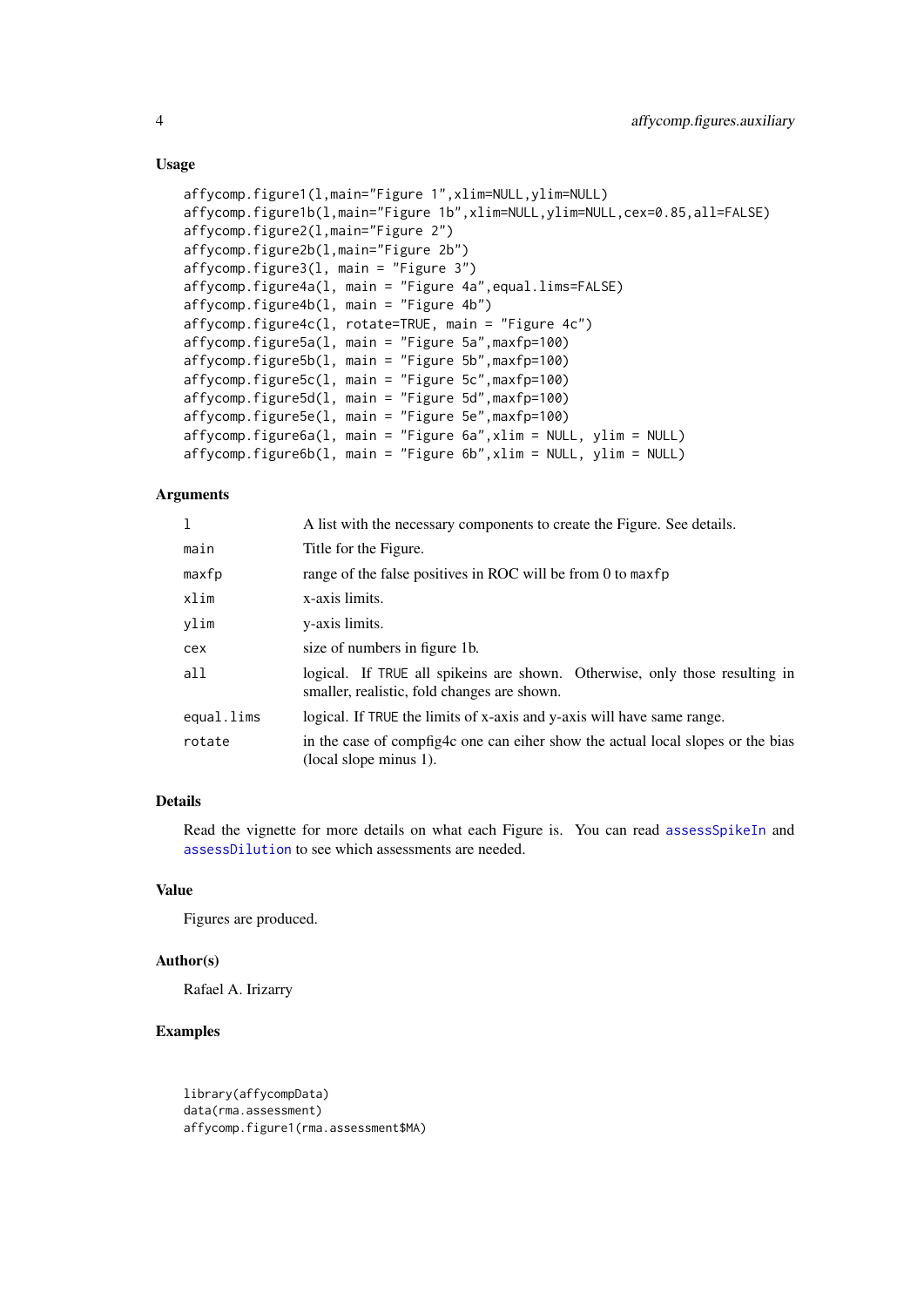#### <span id="page-4-0"></span>affycompPlot 5

```
affycomp.figure2(rma.assessment$Dilution)
affycomp.figure3(rma.assessment$Dilution)
affycomp.figure4a(rma.assessment$Signal)
affycomp.figure4b(rma.assessment$Dilution)
affycomp.figure5a(rma.assessment$FC)
affycomp.figure5b(rma.assessment$FC2)
affycomp.figure6a(rma.assessment$FC)
affycomp.figure6b(rma.assessment$FC)
```
<span id="page-4-1"></span>affycompPlot *Assessment Plots*

# Description

Function that makes assessment plot

# Usage

```
affycompPlot(...,assessment.list=NULL,method.names=NULL,
             figure1.xlim=c(-4,15),figure1.ylim=c(-10,12),
             figure1b.xlim=c(-2,14),figure1b.ylim=c(-6,5),
             figure6a.xlim=c(-12,12),figure6a.ylim=c(-12,12),
             figure6b.xlim=c(-3,3),figure6b.ylim=c(-6,6))
affycomp.compfigs(1, method.names = NULL, figure1.xlim = c(-4, 15),
                 figure1.ylim = c(-10, 12), figure1b.xlim = c(-4, 15),
                 figure1b.ylim = c(-4, 4), figure6a.xlim = c(-12, 12),
                 figure6a.ylim = c(-12, 12), figure6b.xlim = c(-3, 3),
                 figure6b.ylim = c(-6, 6))
affycomp.figures(l)
affycomp.figure.calls(what)
affycomp.compfigs.calls(what)
```
#### Arguments

| $\ddots$ .      | lists produced by the assessment functions (one for each method) separated by      |
|-----------------|------------------------------------------------------------------------------------|
|                 | commas.                                                                            |
| assessment.list |                                                                                    |
|                 | Alternatively, one can also send a list of lists produced by one of the assessment |
|                 | functions.                                                                         |
| method.names    | A character vector with the names of the epxression measure methodology.           |
| figure1.xlim    | x-axis lim used for the plots in Figure 1.                                         |
| figure1.ylim    | y-axis lim used for the plots in Figure 1.                                         |
| figure1b.xlim   | x-axis lim used for the plots in Figure 1b.                                        |
| figure1b.ylim   | y-axis lim used for the plots in Figure 1b.                                        |
| figure6a.xlim   | x-axis lim used for the plots in Figure 6a.                                        |
| figure6a.ylim   | y-axis lim used for the plots in Figure 6a.                                        |
| figure6b.xlim   | x-axis lim used for the plots in Figure 6b.                                        |
| figure6b.ylim   | y-axis lim used for the plots in Figure 6b.                                        |
| 1               | list with assessment lists as components.                                          |
| what            | a dummy variable to know what function call to create.                             |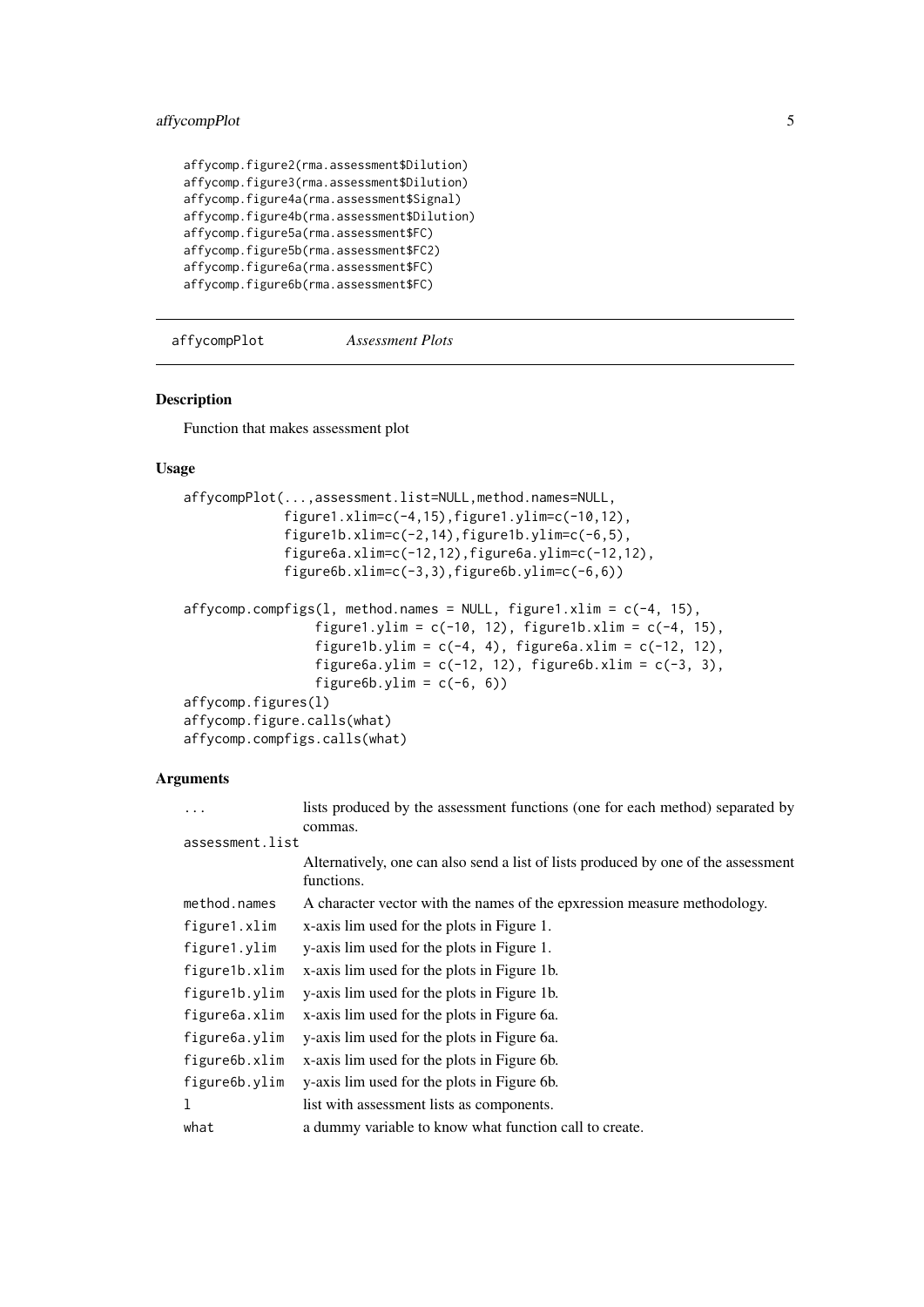#### Details

Read the vignette for more details on what each Figure is. Once an assessment is used this function knows what to do. You can call any of the assessment functions described in [assessSpikeIn](#page-9-1), [assessDilution](#page-7-1) and [assessSD](#page-8-1).

affycomp.figures, affycomp.figure.calls, affycomp.compfigs.calls are auxiliary functions.

#### Value

Figures are produced.

# Author(s)

Rafael A. Irizarry

#### Examples

```
library(affycompData)
data(rma.assessment)
data(mas5.assessment)
affycompPlot(rma.assessment,mas5.assessment)
affycompPlot(rma.assessment$FC)
affycompPlot(rma.assessment$Dilution,mas5.assessment$Dilution)
affycompPlot(rma.assessment$Dilution,mas5.assessment$Dilution)
affycompPlot(rma.assessment$Signal,mas5.assessment$Signal)
affycompPlot(rma.assessment$Dilution,mas5.assessment$Dilution)
affycompPlot(rma.assessment$FC2,mas5.assessment$FC2)
```
affycompTable *Expression Assessment Table*

#### <span id="page-5-1"></span>Description

These functions take as an argument the output of the assessment functions.

# Usage

```
affycompTable(...,Table=NULL,assessment.list=NULL,method.names=NULL)
```
tableAll(...,assessment.list=NULL,method.names=NULL)

tableDilution(l, method.names=NULL)

tableFC(l, method.names=NULL)

tableFC2(l, method.names=NULL)

tableSignal(l, method.names=NULL)

tableLS(l, method.names=NULL)

<span id="page-5-0"></span>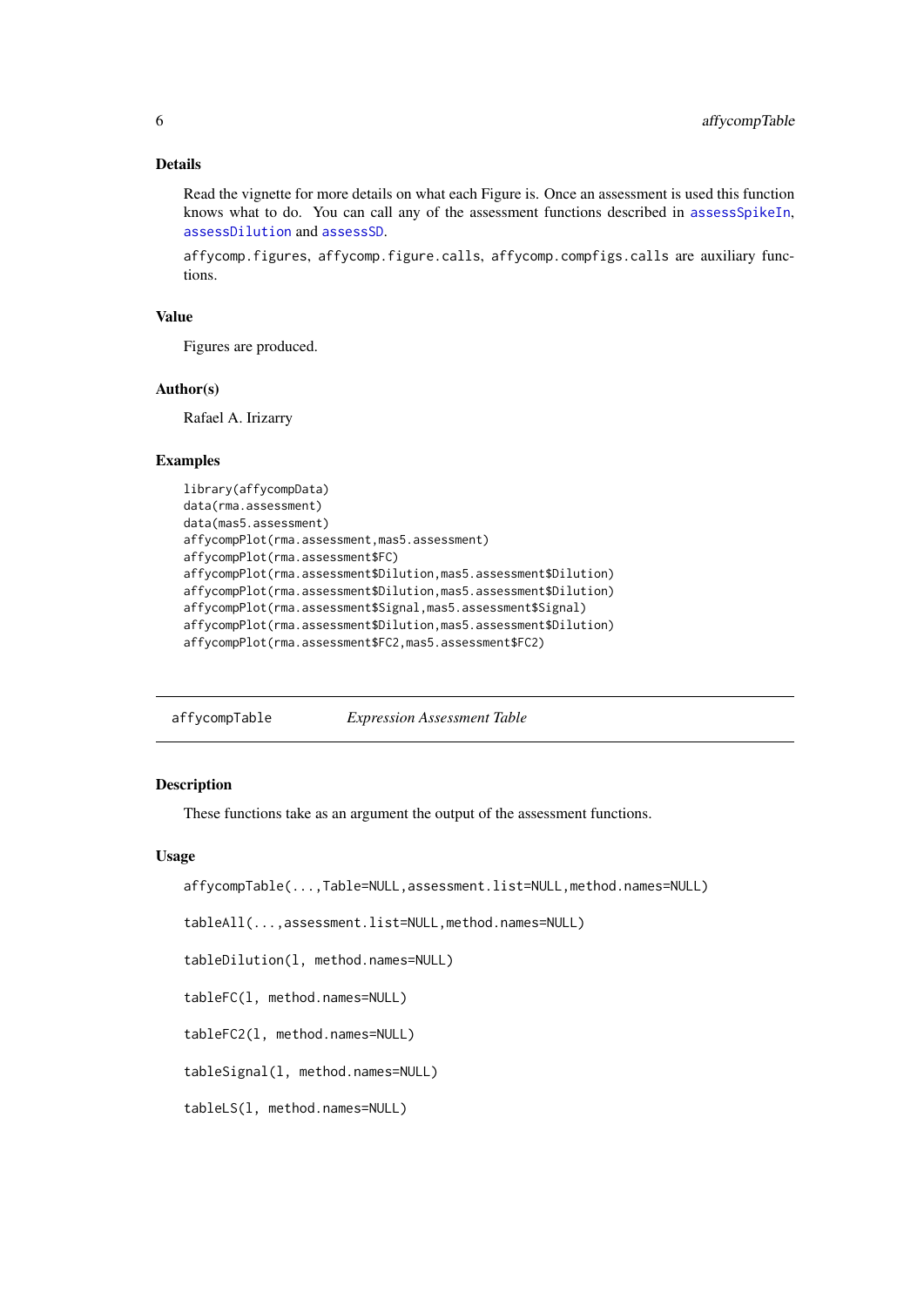```
tableSpikeInSD(l, method.names=NULL)
tableMA2(l, method.names=NULL)
tableOverallSNR(...,assessment.list=NULL,method.names=NULL,ngenes=12626)
tableRanks(...,assessment.list=NULL,method.names=NULL,ngenes=12626,rank=TRUE)
```
# Arguments

| $\ddotsc$       | lists produced by the assessment functions                               |
|-----------------|--------------------------------------------------------------------------|
| Table           | If TableAll was used one can send it through this argument               |
| assessment.list |                                                                          |
|                 | Alternatively, one can also send a list of lists produced by tableAll.   |
| method.names    | A character vector with the names of the epxression measure methodology. |
| 1               | list of assessments.                                                     |
| rank            | if TRUE table Ranks will present ranks instead of local slopes.          |
| ngenes          | when computing ranks, out of how many genes should we do it?             |

# Details

Read the vignette for more details on what the entries of the table are. affycompTable has a few entries per graph. tableAll has more entries. Once an assessment is used this function knows what to do. You can call any of the assessment functions described in [assessSpikeIn](#page-9-1), [assessDilution](#page-7-1), [assessSD](#page-8-1), [assessLS](#page-10-1), [assessMA2](#page-10-1), and [assessSpikeInSD](#page-10-1).

Note tableRanks and tableOverallSNR work on the results from [assessSpikeIn2](#page-10-2).

# Value

A matrix. One column per each method and one row for each comparison. tableOverallSNR is an exception. Where rows represnt methods.

# Author(s)

Rafael A. Irizarry

# Examples

```
library(affycompData)
data(rma.assessment) ##this was produced with affycomp.assess
data(mas5.assessment) ##this one too
tmp <- affycompTable(mas5.assessment,rma.assessment)
format(tmp,digit=2)
```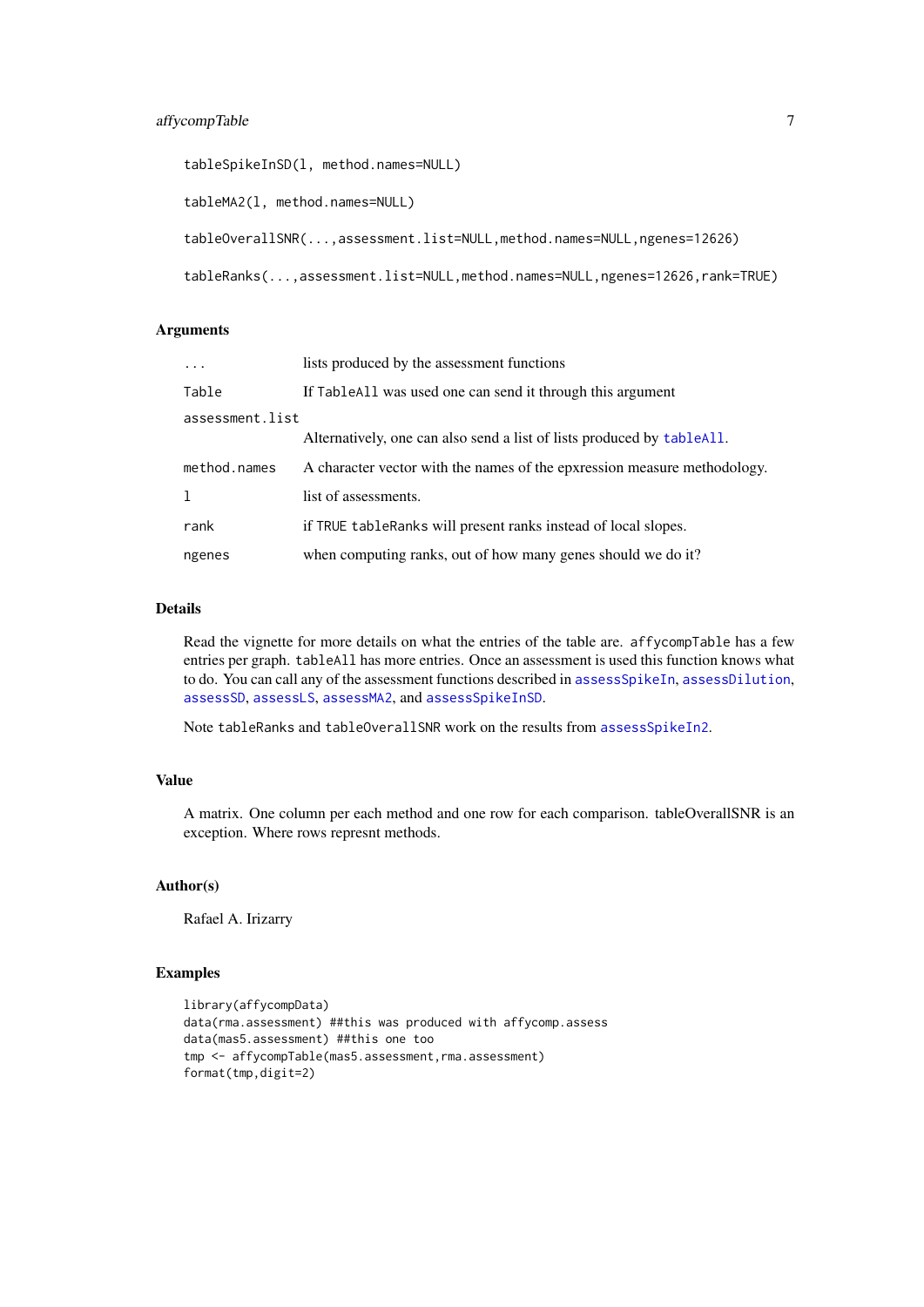<span id="page-7-2"></span><span id="page-7-0"></span>

Assessment functions. Takes a couple of [ExpressionSet](#page-0-0), one for spike in another for the dilution and returns a list with necessary information to create assessment plots.

#### Usage

assessAll(d,s,method.name=NULL,verbose=TRUE)

affycomp(d,s,method.name=NULL,verbose=TRUE,return.it=TRUE)

# Arguments

| d           | An ExpressionSet containing the expression measures for the Gene Logic's<br>dilution experiment. |
|-------------|--------------------------------------------------------------------------------------------------|
| <b>S</b>    | An ExpressionSet containing expression measures for the Affymetrix's spike-<br>in experiment.    |
| method.name | Name of expression measure being assessed.                                                       |
| verbose     | verbosity flag.                                                                                  |
| return.it   | if TRUE returns assessment lists.                                                                |

# Details

assessAll performs assessments for Figures 1-6. It is a wrapper for assessDilution and assessSpikeIn. affycomp is a wrapper that does it all... including the plotting and creation of table.

# Value

Lists with the necessary information to make the Figures.

#### Author(s)

Rafael A. Irizarry

<span id="page-7-1"></span>assessDilution *Assessment functions for Dilution Data*

# Description

Assessment function. Takes an [ExpressionSet](#page-0-0) and returns a list with necessary information to create assessment plots.

# Usage

assessDilution(exprset,method.name=NULL)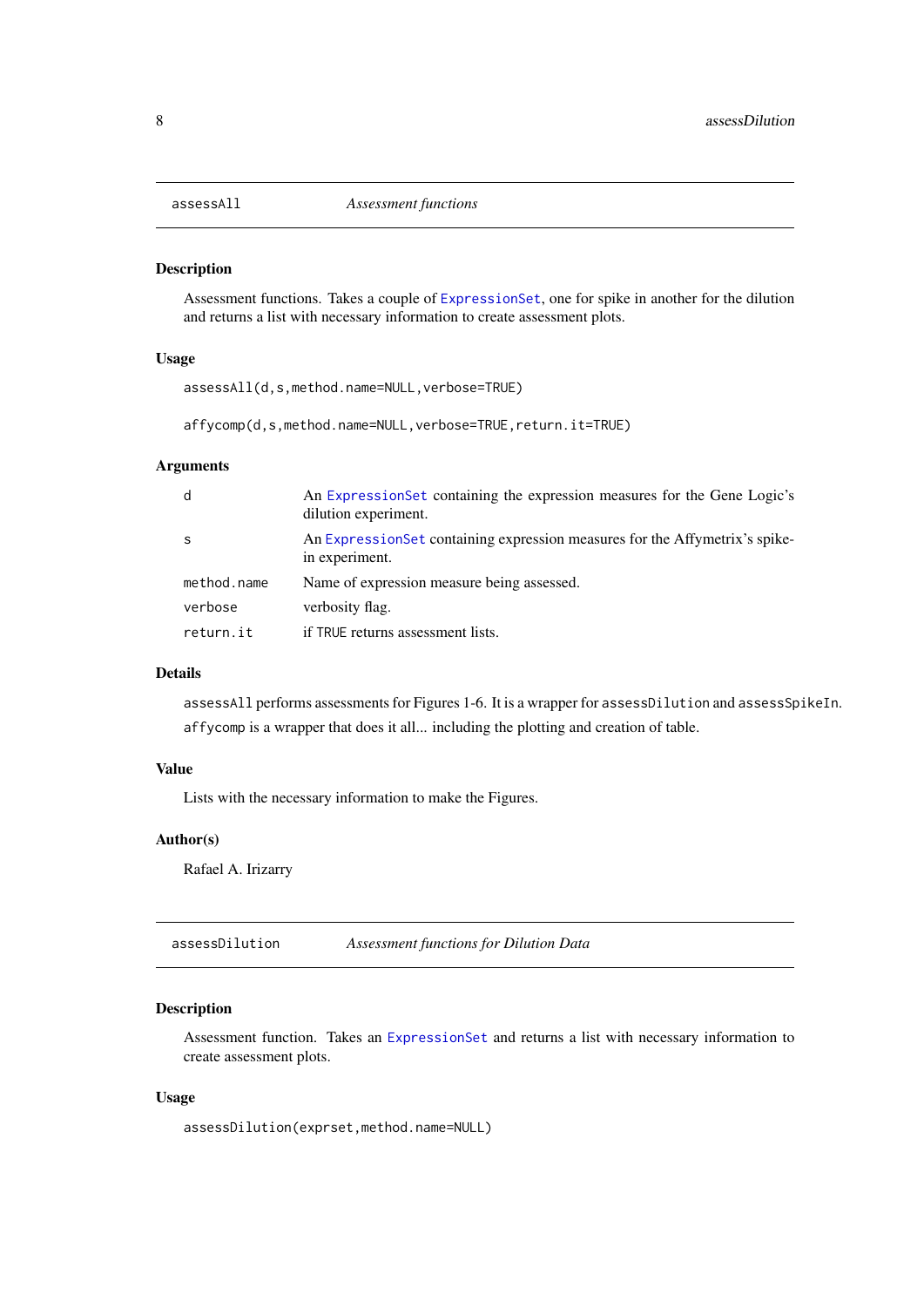#### <span id="page-8-0"></span> $assessSD$  9

#### Arguments

| exprset     | An ExpressionSet containing expression measures for GeneLogic's dilution |
|-------------|--------------------------------------------------------------------------|
|             | experiment.                                                              |
| method.name | Name of expression measure being assessed.                               |

#### Details

assessDilution performs the assessment for the plots related to Dilution (Figures 2, 3, 4b)

#### Value

Lists with the necessary information to make the Figures.

# Author(s)

Rafael A. Irizarry

assessSD *SD Assessment functions*

#### Description

Assessment function for standard deviation estimates. Takes a dilution data [ExpressionSet](#page-0-0) and returns a list with necessary information to create assessment plot.

#### Usage

assessSD(exprset, method.name=NULL, logx=FALSE)

#### Arguments

| exprset     | An Expression Set containing expression measures for Affymetrix's dilution<br>experiment.                      |
|-------------|----------------------------------------------------------------------------------------------------------------|
| method.name | Name of expression measure being assessed.                                                                     |
| logx        | Logical indicating whether the average expression being computed should be<br>logged, default no. See details. |

# Details

assessSD does the assessment for Figure 7. This requires the ExpressionSet to have standard error estimates for the expression measure. Some expression measures (e.g. dChip) will have SEs in original scale, where others (e.g. RMA) will have them in log scale. For the former, use logx=TRUE.

# Value

Lists with the necessary information to make the Figures.

#### Author(s)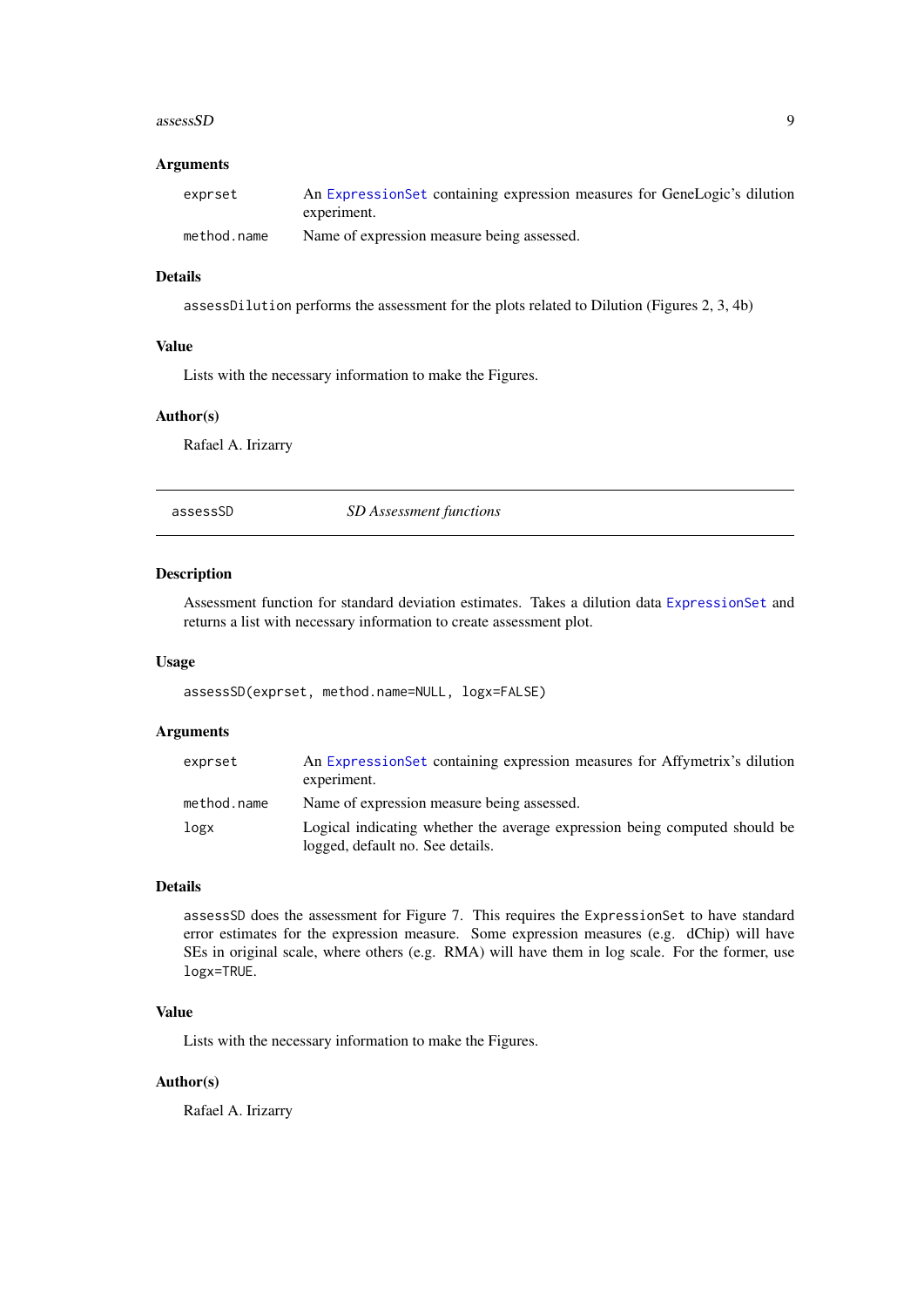<span id="page-9-1"></span><span id="page-9-0"></span>

These functions are assessment functions. Each takes an [ExpressionSet](#page-0-0) and returns a list with necessary information to create assessment plots.

# Usage

```
assessSpikeIn(s,method.name=NULL,verbose=TRUE)
```

```
assessMA(exprset,method.name=NULL)
assessSignal(exprset,method.name=NULL)
assessFC(exprset,method.name=NULL)
assessFC2(exprset,method.name=NULL)
```
# Arguments

| S           | An ExpressionSet containing expression measures for Affymetrix's spike-in<br>experiment. |
|-------------|------------------------------------------------------------------------------------------|
| exprset     | An ExpressionSet containing expression measures for Affymetrix's spike-in<br>experiment. |
| method.name | Name of expression measure being assessed.                                               |
| verbose     | logical. If TRUE show messages.                                                          |

#### Details

assessMA performs the assessment for the MA-plot (Figure 1), assessSignal performs the assessment for signal detection plot (Figure 4a), assessFC performs assessments used by fold-change related plots (Figures 5a, 6a, 6b). assessFC2 is for the ROC for genes with nominal fold changes of 2 (Figure 5b). assessSpikeIn is a wrapper for all these and returns a list of lists.

### Value

Lists with the necessary information to make the Figures.

# Author(s)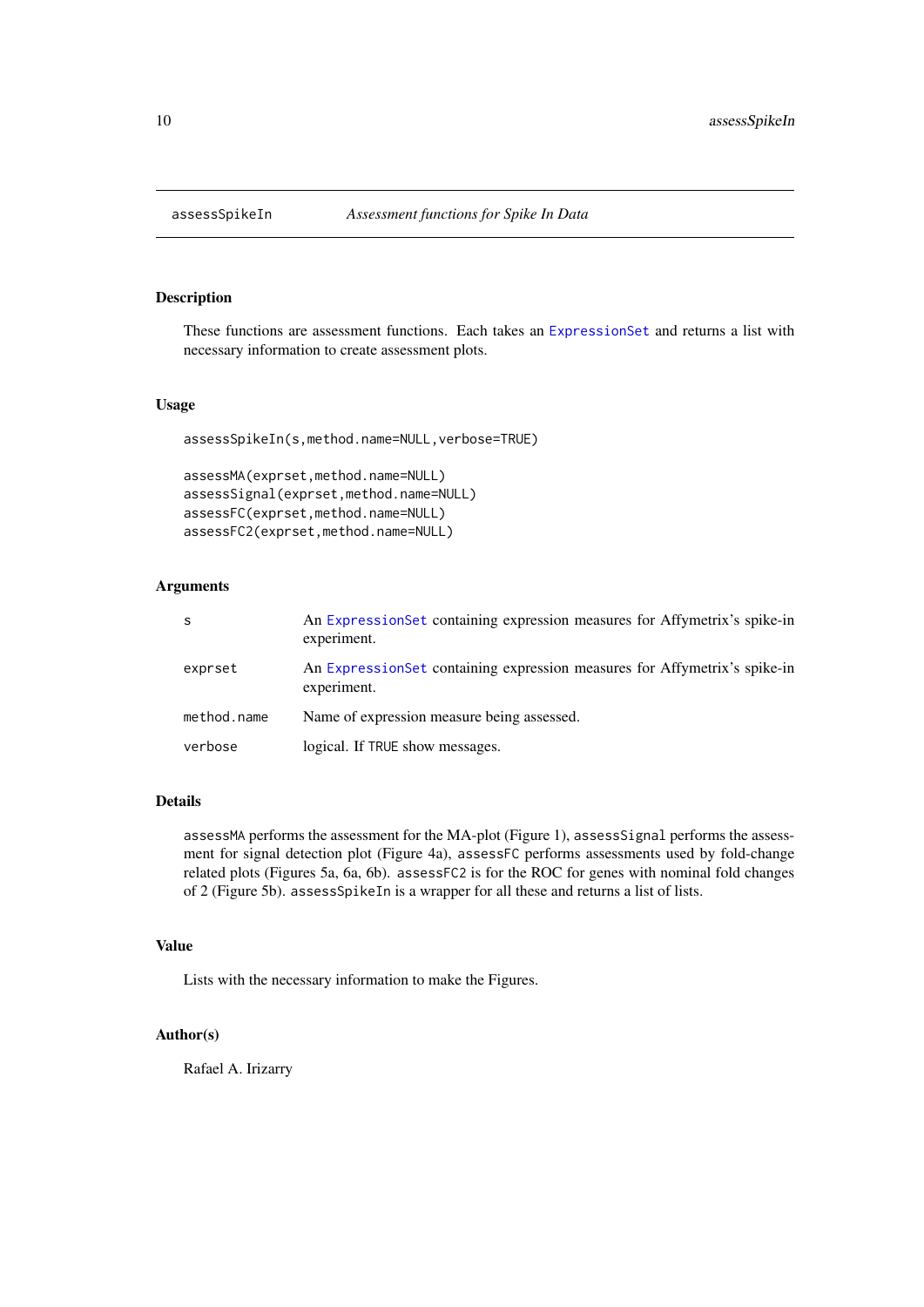<span id="page-10-2"></span><span id="page-10-1"></span><span id="page-10-0"></span>

These functions are assessment functions. Each takes an [ExpressionSet](#page-0-0) and returns a list with necessary information to create assessment plots.

#### Usage

```
assessSpikeIn2(s, method.name=NULL, verbose=TRUE)
assessSpikeInSD(exprset, method.name=NULL, span=1/3)
assessLS(exprset, method.name=NULL)
assessMA2(exprset, method.name=NULL)
```
# Arguments

| -S          | An Expression Set containing expression measures for Affymetrix's spike-in<br>experiment. |
|-------------|-------------------------------------------------------------------------------------------|
| exprset     | An Expression Set containing expression measures for Affymetrix's spike-in<br>experiment. |
| method.name | Name of expression measure being assessed.                                                |
| verbose     | logical. If TRUE show messages.                                                           |
| span        | span used in call to loess.                                                               |

### Details

assessMA2 performs the assessment for the second MA-plot (Figure 1b), and assessLS performs the assessment for signal detection plot (Figure 4c). assessMA2 also performs assessments used by fold-change related plots (Figures 5a,b) and the ROC plots (Figures 5c,d,e). assessSpikeInSD is for the standard deviation assessment in Figure 2b. assessSpikeIn2 is a wrapper for all these and returns a list of lists.

#### Value

Lists with the necessary information to make the Figures.

#### Author(s)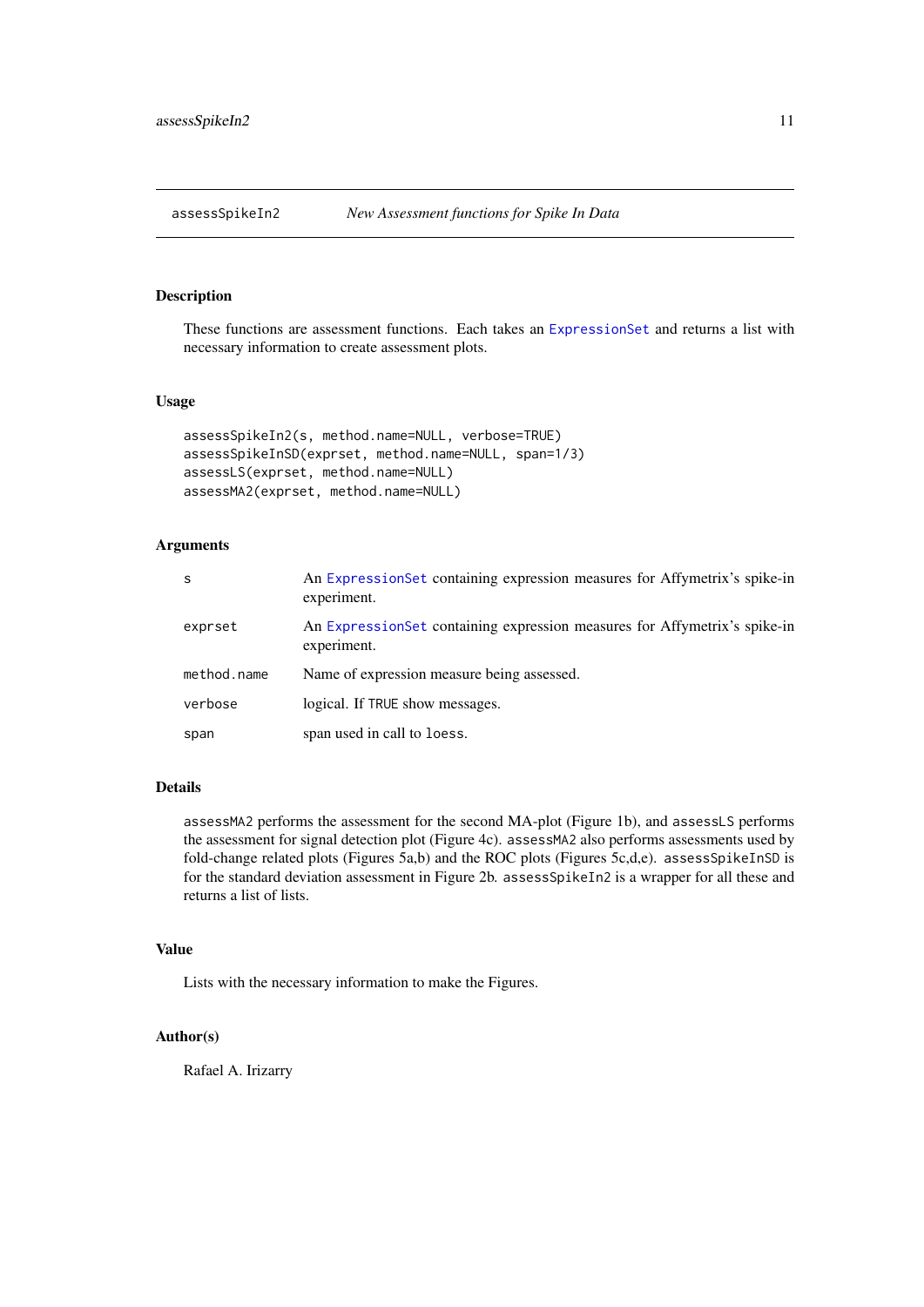<span id="page-11-0"></span>dilution.phenodata *Phenotypic Information for Dilution Study*

### Description

This objact is of class [phenoData](#page-0-0) with necessary information for the assessemnts.

# Usage

```
data(dilution.phenodata)
```
#### Format

An object of class [phenoData](#page-0-0)

#### Source

Two sources of cRNA A (human liver tissue) and B (Central Nervous System cell line) have been hybridized to human array (HGU95Av2) in a range of proportions and dilutions. This object described these.

For more information see Irizarry, R.A., et al. (2001) [http://www.biostat.jhsph.edu/~ririzarr](http://www.biostat.jhsph.edu/~ririzarr/papers/index.html)/ [papers/index.html](http://www.biostat.jhsph.edu/~ririzarr/papers/index.html)

exprset.log *Take log base 2 of Expression*

#### Description

Take log base 2 of the expression matrix in an [ExpressionSet](#page-0-0)

#### Usage

```
exprset.log(exprset)
```
#### Arguments

exprset [ExpressionSet](#page-0-0)

#### Details

This functions takes log base 2 of the expression matrix in an [ExpressionSet](#page-0-0). Negatives are converted to the smallest non-negative entry.

# Value

An [ExpressionSet](#page-0-0)

#### Author(s)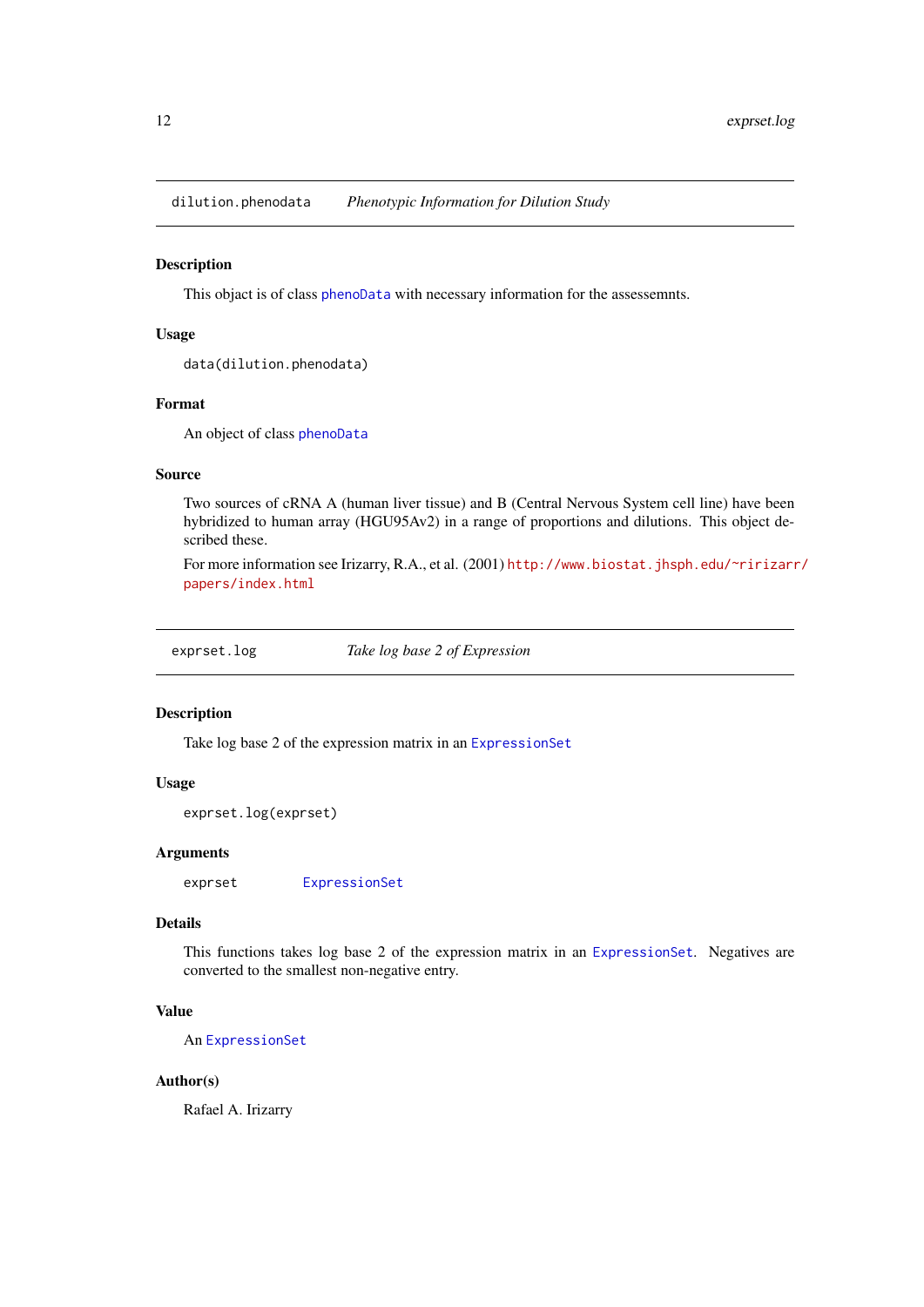<span id="page-12-0"></span>hgu133a.spikein.phenodata

*phenotypic information for HGU133A spike in study*

# Description

This objact is of class [phenoData](#page-0-0) with necessary information for the assessemnts.

#### Usage

data(hgu133a.spikein.phenodata)

#### Format

An object of class [phenoData](#page-0-0)

# Source

This comes from an experiments where 16 different cRNA fragments have been added to the hybridization mixture of the GeneChip arrays at different pM concentrations. For more information see Irizarry, R.A., et al. (2001) [http://www.biostat.jhsph.edu/~ririzarr/papers/index.](http://www.biostat.jhsph.edu/~ririzarr/papers/index.html) [html](http://www.biostat.jhsph.edu/~ririzarr/papers/index.html)

<span id="page-12-1"></span>hgu133a.spikein.xhyb *Cross hybridizers*

#### **Description**

Probe Sets likely to crosshybridize to spiked-in probesets in the Affymetrix HGU133A spike in.

This objact is list. Each component of the list contains probeset names of possible crosshybridizers. The sequences of each spiked-in clone were collected and blasted against all HG-U133A target sequences. Target sequences are the ~600bp regions from which probes were selected. Thresholds of 100, 150 and 200bp were used and define the three components of the list.

#### Usage

```
data(hgu133a.spikein.xhyb)
```
#### Format

A list

# Source

Simon Cawley <simon\_cawley@affymetrix.com>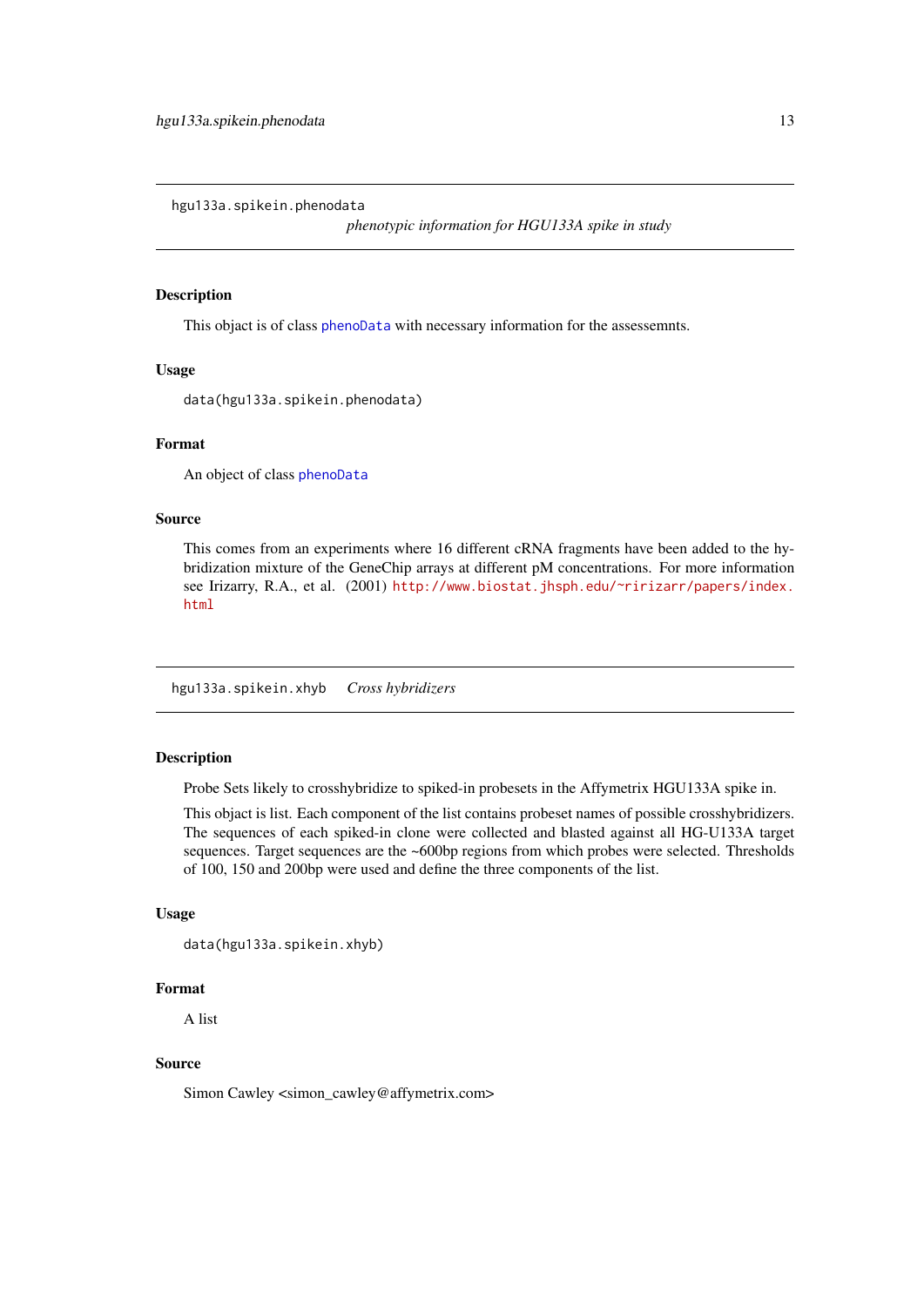The Dilution and both (HGU95 and HGU133) types of Spike-in data were processed with Affymetrix MAS 5.0 software, yielding three "MAS 5.0" [ExpressionSet'](#page-0-0)s. (These are available, in csv-format, at <http://affycomp.jhsph.edu/AFFY2/rafa@jhu.edu/030424.1033/>.) Then various assessment functions from the affycomp package (most recently, version 1.28.0) were applied. mas5. assessment resulted from [assessAll](#page-7-2) on Dilution and HGU95. See [mas5.assessment](#page-13-1) in affycompData for results of other assessments.

#### Usage

```
data(mas5.assessment)
```
# Format

A list of list.

readin *Read Expression Date Sets*

#### Description

Reads a comma-delimited file containing the expression values of the dilution and spike-in data sets and creates a [ExpressionSet](#page-0-0)

## Usage

```
read.dilution(filename)
read.spikein(filename, cdfName=c("hgu95a","hgu133a"), remove.xhyb=TRUE)
read.newspikein(filename)
```
#### Arguments

| filename    | character containing the filename to be read.                                                                       |
|-------------|---------------------------------------------------------------------------------------------------------------------|
| cdfName     | are we reading data from the hgu95a or hgu133a spike-in experiment?                                                 |
| remove.xhyb | logical. If TRUE possible cross hybridizers are removed from the HGU133A<br>spikein. See remove hgu $133a$ $x$ hyb. |

# Details

The file to be read must be comma-delimited with the first row containing the cel filenames (case sensitive). The first column must be the Affymetrix gene identifiers. read.dilution will put things in the right place.

read.newspikein is a wrapper to read results from the hgu133a spikein experiment.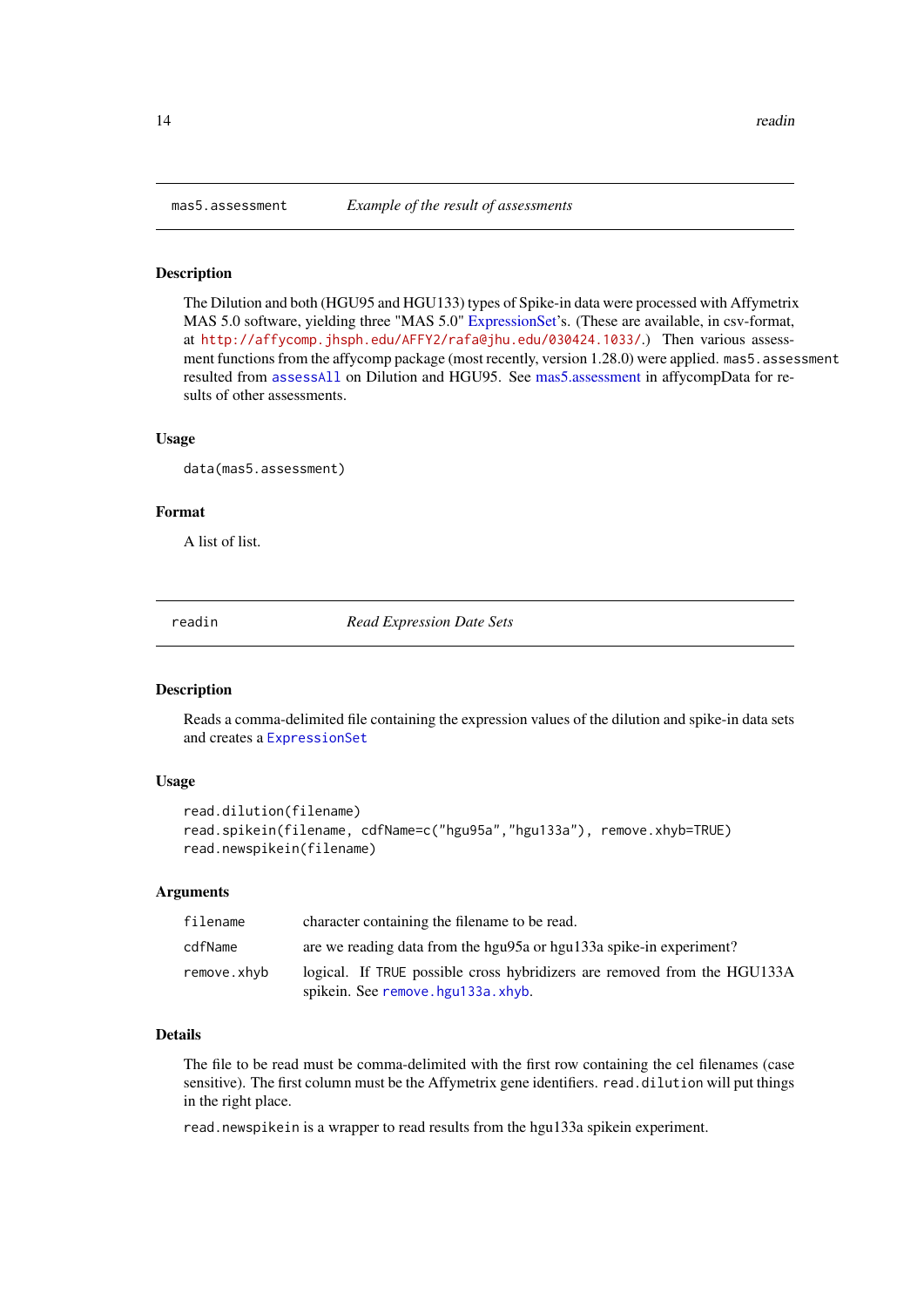# <span id="page-14-0"></span>remove.hgu133a.xhyb 15

# Value

An [ExpressionSet](#page-0-0).

#### Author(s)

Rafael A. Irizarry

<span id="page-14-1"></span>remove.hgu133a.xhyb *Remove crosshybridizers*

# Description

This functions removes possible cross hybridizers from Affymetrix HGU133A spike-in experiment

# Usage

remove.hgu133a.xhyb(s, bp = c("200", "150", "100"))

# Arguments

|    | an ExpressionSet containing the HGU133A spike-in                         |
|----|--------------------------------------------------------------------------|
| bp | number of base pair matches needed to define a possible cross hybridizer |

#### Details

Some details are contained in the help file for [hgu133a.spikein.xhyb](#page-12-1)

# Value

An ExpressionSet with probeset removed

#### See Also

[hgu133a.spikein.xhyb](#page-12-1)

SD *SD Assessment Functions*

#### Description

These functions create assessments, figures, and tables for expression standard errors

#### Usage

```
affycomp.figure7(l,main="Figure 7")
affycomp.compfig7(l,method.names=as.character(1:length(l)),
                  main="Figure 7")
tableSD(l,method.names=NULL)
```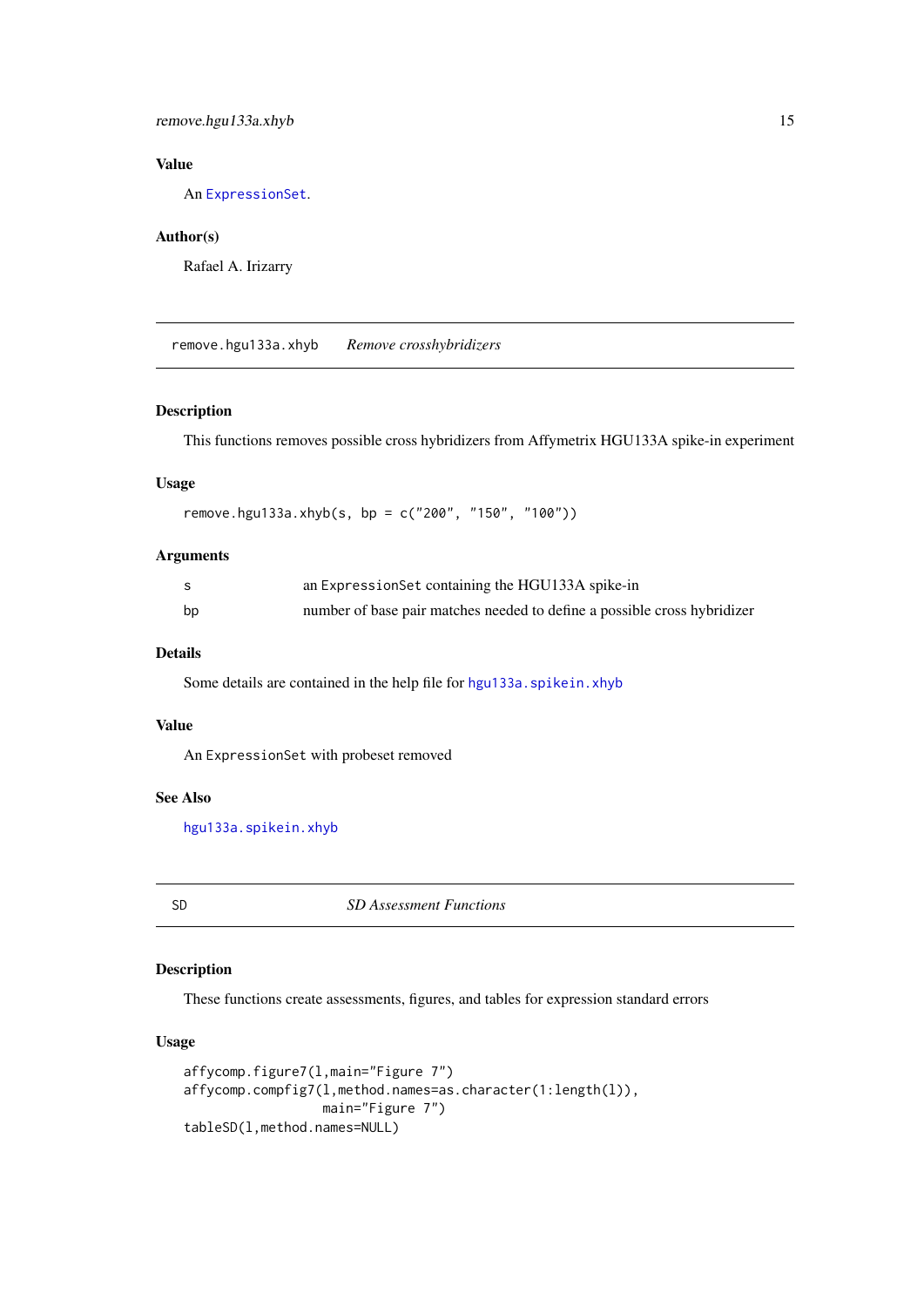#### Arguments

|              | a list of lists with the necessary components to create the Figure. See details.              |
|--------------|-----------------------------------------------------------------------------------------------|
| method.names | a character vector with the names of the expression measures methodologies<br>being compared. |
| main         | title of the Figure.                                                                          |

#### Details

This uses the dilution data. The exprsets need to have standard error estimates in the assayDataElement (exprset, "se. Read the vignette for more details. The functions work similarly to those assessing expression measures.

All these files need the result of [assessSD](#page-8-1)

# Value

Depends on the call.

#### Author(s)

Rafael A. Irizarry

#### Examples

```
library(affycompData)
data(rma.sd.assessment) ##this was produced with affycomp.assess
data(lw.sd.assessment) ##this one too
affycomp.compfig7(list(rma.sd.assessment,lw.sd.assessment))
affycomp.figure7(rma.sd.assessment)
```
spikein.phenodata *phenotypic information for spike in study*

#### Description

This objact is of class [phenoData](#page-0-0) with necessary information for the assessemnts.

# Usage

```
data(spikein.phenodata)
```
#### Format

An object of class [phenoData](#page-0-0)

#### Source

This comes from an experiments where 16 different cRNA fragments have been added to the hybridization mixture of the GeneChip arrays at different pM concentrations. For more information see Irizarry, R.A., et al. (2001) [http://www.biostat.jhsph.edu/~ririzarr/papers/index.](http://www.biostat.jhsph.edu/~ririzarr/papers/index.html) [html](http://www.biostat.jhsph.edu/~ririzarr/papers/index.html)

<span id="page-15-0"></span>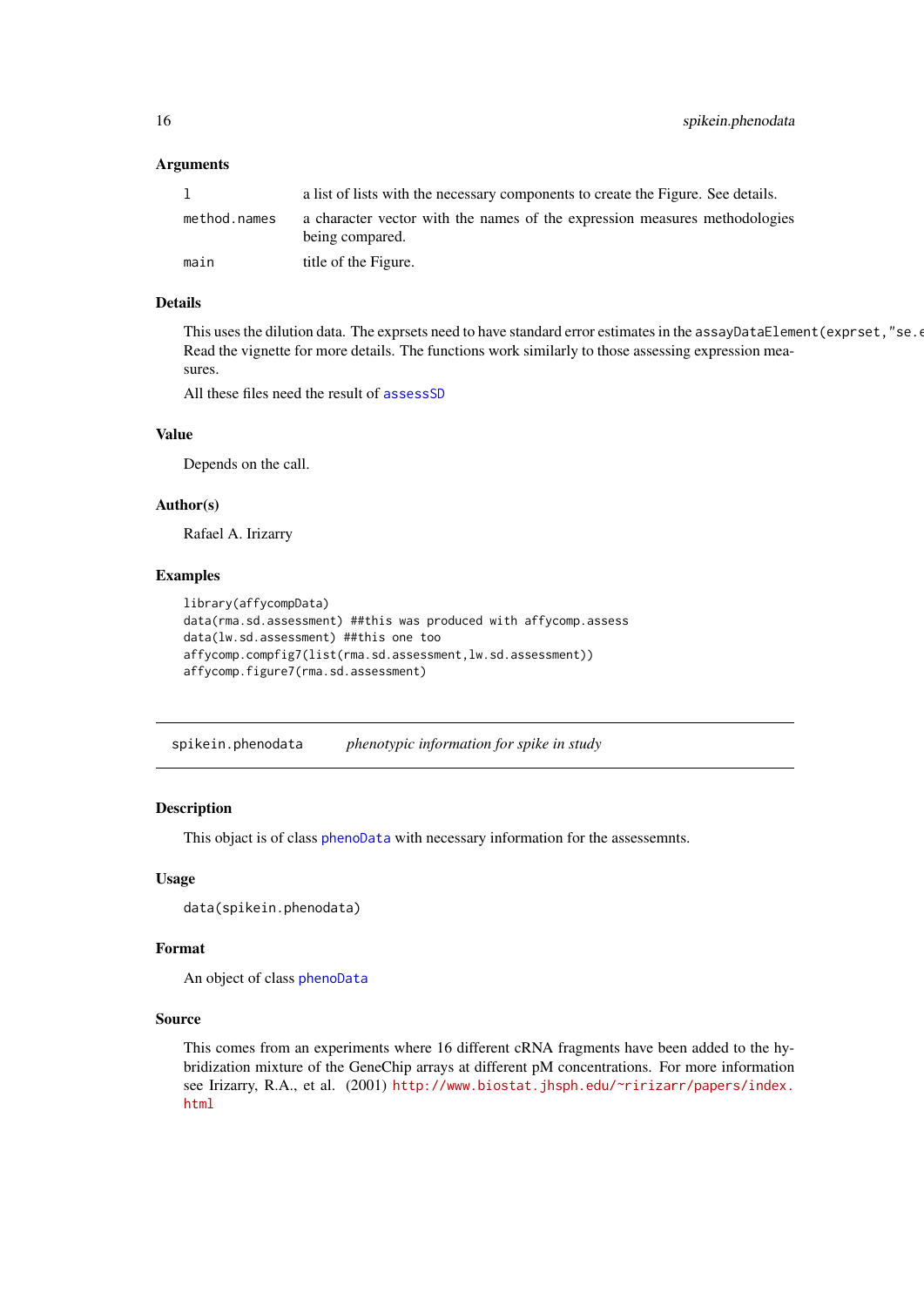# <span id="page-16-0"></span>Index

∗Topic datasets dilution.phenodata, [12](#page-11-0) hgu133a.spikein.phenodata, [13](#page-12-0) hgu133a.spikein.xhyb, [13](#page-12-0) mas5.assessment, [14](#page-13-0) spikein.phenodata, [16](#page-15-0) ∗Topic hplot affycomp.compfigs.auxiliary, [2](#page-1-0) affycomp.figures.auxiliary, [3](#page-2-0) affycompPlot, [5](#page-4-0) ∗Topic manip affycompTable, [6](#page-5-0) assessAll, [8](#page-7-0) assessDilution, [8](#page-7-0) assessSD, [9](#page-8-0) assessSpikeIn, [10](#page-9-0) assessSpikeIn2, [11](#page-10-0) exprset.log, [12](#page-11-0) readin, [14](#page-13-0) remove.hgu133a.xhyb, [15](#page-14-0) SD, [15](#page-14-0) affycomp *(*assessAll*)*, [8](#page-7-0) affycomp.compfig2 *(*affycomp.compfigs.auxiliary*)*, [2](#page-1-0) affycomp.compfig2b *(*affycomp.compfigs.auxiliary*)*,  $\mathfrak{D}$ affycomp.compfig3 *(*affycomp.compfigs.auxiliary*)*,  $\mathcal{D}$ affycomp.compfig4a *(*affycomp.compfigs.auxiliary*)*, [2](#page-1-0) affycomp.compfig4b *(*affycomp.compfigs.auxiliary*)*,  $\mathcal{L}$ affycomp.compfig4c *(*affycomp.compfigs.auxiliary*)*, [2](#page-1-0) affycomp.compfig5a *(*affycomp.compfigs.auxiliary*)*, [2](#page-1-0)

affycomp.compfig5b *(*affycomp.compfigs.auxiliary*)*, [2](#page-1-0) affycomp.compfig5c *(*affycomp.compfigs.auxiliary*)*,  $\mathcal{L}$ affycomp.compfig5cde *(*affycomp.compfigs.auxiliary*)*, [2](#page-1-0) affycomp.compfig5d *(*affycomp.compfigs.auxiliary*)*,  $\mathcal{L}$ affycomp.compfig5e *(*affycomp.compfigs.auxiliary*)*, [2](#page-1-0) affycomp.compfig7 *(*SD*)*, [15](#page-14-0) affycomp.compfigs *(*affycompPlot*)*, [5](#page-4-0) affycomp.compfigs.auxiliary, [2](#page-1-0) affycomp.figure.calls *(*affycompPlot*)*, [5](#page-4-0) affycomp.figure1 *(*affycomp.figures.auxiliary*)*, [3](#page-2-0) affycomp.figure1b *(*affycomp.figures.auxiliary*)*, [3](#page-2-0) affycomp.figure2 *(*affycomp.figures.auxiliary*)*, [3](#page-2-0) affycomp.figure2b *(*affycomp.figures.auxiliary*)*, [3](#page-2-0) affycomp.figure3 *(*affycomp.figures.auxiliary*)*, [3](#page-2-0) affycomp.figure4a *(*affycomp.figures.auxiliary*)*, [3](#page-2-0) affycomp.figure4b *(*affycomp.figures.auxiliary*)*, [3](#page-2-0) affycomp.figure4c *(*affycomp.figures.auxiliary*)*, [3](#page-2-0) affycomp.figure5a *(*affycomp.figures.auxiliary*)*, [3](#page-2-0) affycomp.figure5b *(*affycomp.figures.auxiliary*)*, [3](#page-2-0) affycomp.figure5c *(*affycomp.figures.auxiliary*)*, [3](#page-2-0) affycomp.figure5d *(*affycomp.figures.auxiliary*)*, [3](#page-2-0)